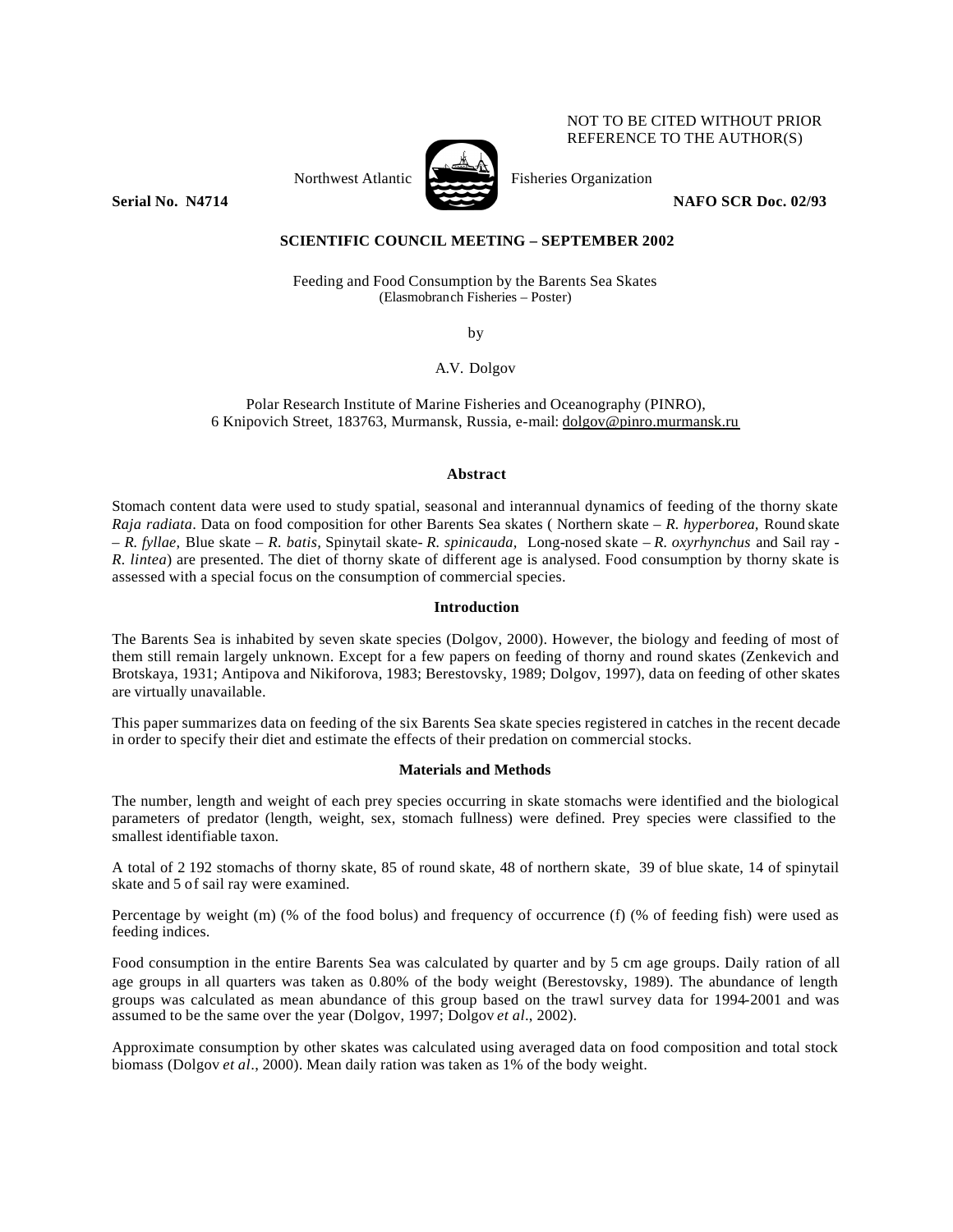## **Results**

## Food composition

### *Thorny skate*

The diet of thorny skate consisted primarily of fish and large shellfish (shrimps and crabs). Of more than 18 fish species, young cod (12.5% by weight) and capelin (6.1% by weight) prevailed. Bottom shellfish were presented mainly by northern shrimp (9.5% by weight). Fisheries waste (digestive tract, gonads etc.), which also played an important role in the diet of skates, occurred in 12% of stomachs and made up to 35% by weight.

The importance of small food items (*Gammaridea*, *Euphausiidae* and *Polychaeta)* reduced with an increase in skate length, with a simultaneously increasing role of large crustaceans and fish (Fig. 1). The diet of skates of 31-35 cm length and larger consisted mainly of fish and large decapods.

We did not find any clear regularities in the seasonal dynamics of food composition of thorny skate over the period of investigations (Fig. 2).

#### *Round skate*

Round skate fed mainly on bottom benthos, especially *Polychaeta* (31% by weight) and *Gammaridae* (14% by weight) (Table 1). The diet of this species consisted primarily of northern shrimp (26% by weight) and fisheries waste (10% by weight). Fish, mostly capelin and young cod, occurred in small quantities.

Small individuals of below 35 cm length consumed exclusively benthos (*Polychaeta* and *Gammaridae*), and only those of 36-40 cm length and larger started to feed on bigger prey (Fig. 3). In the feeding of the largest skates of 51- 55 cm length the portion of small benthic organisms remained high, though it did not exceed 30-40%.

### *Northern skate*

The diet of this skate was dominated by fish (ca. 90% by weight) (Table 1), including herring, capelin and redfish. The portion of northern shrimp was also rather high (8.3% by weight), while that of fisheries waste did not exceed 2%.

#### *Blue skate*

The dominating food item in the diet of this species was fish, in particular, young cod and haddock, redfish and long rough dab. Fish made up ca. 70% by weight (Table 1). One of the stomachs contained a young round skate of 17 cm length. Fisheries waste was another important food source (25% by weight).

#### *Spinytail skate*

The diet of this skate was dominated by fish - haddock, redfish and long rough dab. The portion of fish was 90% by weight (Table 1). One of the stomachs contained a round skate of 26 cm length.

## *Sail ray*

Data on feeding of this species were very sparse (Table 1). In the stomachs of two young individuals of 22-28 cm length caught on the Fugløy Bank (mean fullness indices of 28.1-62.2‰) only gammarids were found. Food composition of larger individuals was more varied. The stomach of a 72 cm male (mean fullness indices of 140.0‰) caught at the Nordkyn Bank contained 9 northern shrimp of 2.5-11 cm length, 4 *Sabinea septemcarinata* of 4-6 cm length, 1 *Munida s*p. of 2.5 cm carapace length and the remainings of *Ophiura*. The stomach of a 94 cm female (mean fullness indices of 661.6‰) caught in the same area contained mainly fisheries waste. Additionally, it contained one northern shrimp of 10 cm length and one Norway pout of 18 cm length.

#### Length composition of prey

The length of consumed prey depended on predator length. The length of small prey, in particular northern shrimp, was similar in the stomachs of all skate species, ranging from 1 to 12-13 cm (Fig. 4). The same was noted in small fish, for instance capelin, the length of which allowed the consumption by all skate species on reaching 16-20 cm length. The length of capelin in stomachs ranged from 6 to 17 cm (Fig. 5). In larger fish, consumption selectivity by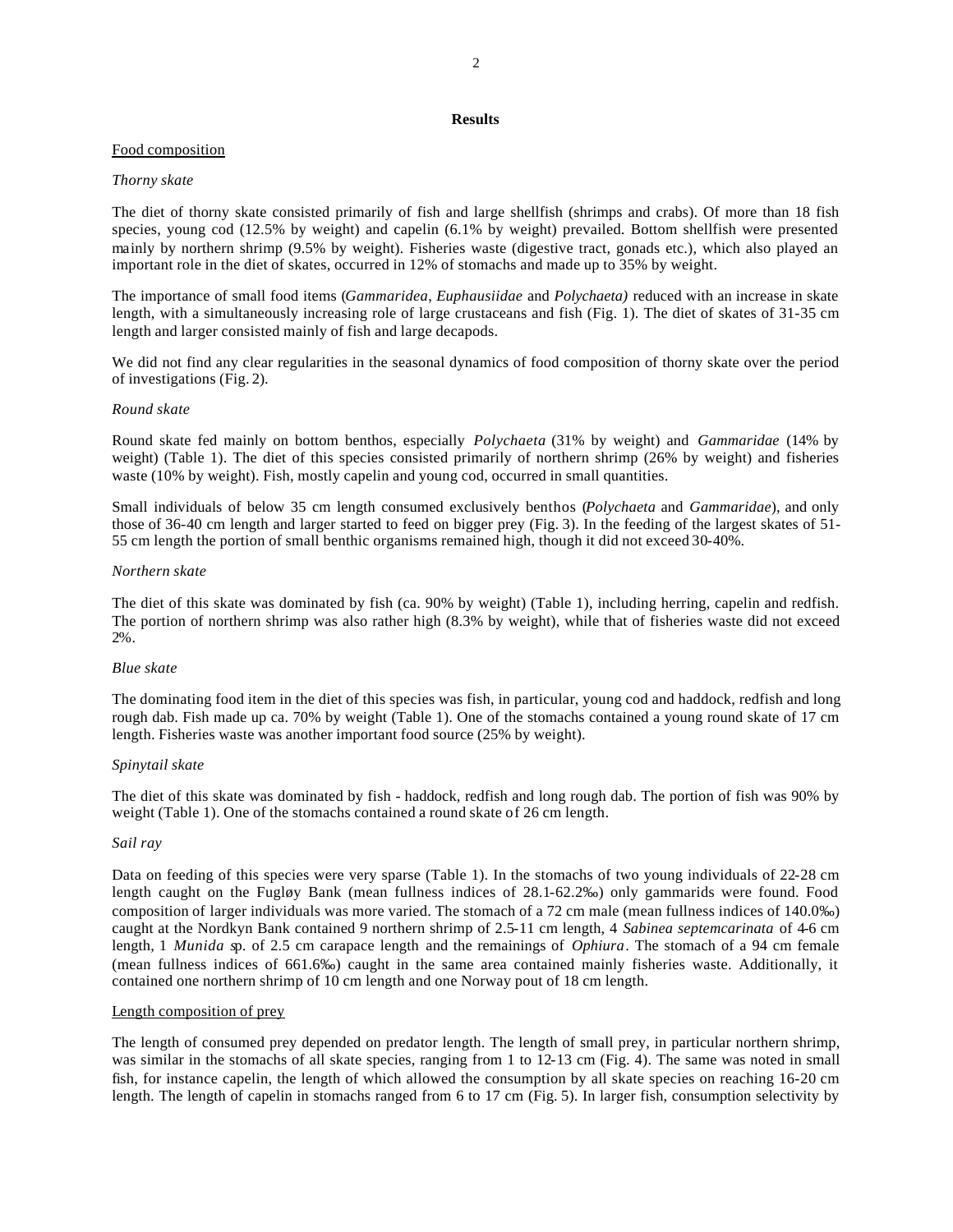size was observed in different skate species. Maximum length of young cod and redfish in the stomachs of thorny skate did not exceed, respectively, 29 and 21 cm, while in blue skate, their length reached, respectively, 40 and 25 cm (Fig. 4). The length of flatfish (long rough dab) cm in the stomachs of thorny skate was not over 19 cm (Fig. 5) and reached 35 cm in those of blue skate.

#### FOOD CONSUMPTION

Mean annual biomass of food consumed by thorny skate in 1994-2000 was ca. 150 thousand tons, whereof ca. 73 thousand tons were made up of commercial fishes and invertebrates (Table 2). Major food items were shrimp and cod – 31 and 16 thousand tons, respectively.

Possible consumption by other skates was much lower and varied from 2 thousand tons in spinytail skate to 12 thousand tons in northern skate (Table 3). Total food consumption by all skate species did not exceed 31 thousand tons, whereof ca. 18 thousand tons were made up by commercial species.

#### **Discussion**

The obtained data on food composition and length of prey in skate stomachs confirm the known regularities of feeding of this species, both in the Barents Sea (Zenkevich and Brotskaya, 1931; Antipova and Nikiforova, 1983; Berestovsky, 1989) and in the rest of the North Atlantic (Templeman, 1982; Pedersen, 1995; Bjelland *et al*., 2000; Skjæraasen and Bergstad, 2000). Young skates are typical benthos-eaters, while larger ones change to feeding on various decapods and fishes. Round skate, which is considered as a typical benthos-eater (Berestovsky, 1989), can feed on young cod in addition to capelin. Other skates are largely piscivorous species, which is also confirmed by a few data from other North Atlantic areas (Andriyashev, 1954; Stehmann and Bürkel, 1984; Bjelland *et al*., 2000). Scarcity of data does not allow any conclusions regarding sail ray. Many skate species in the Barents Sea fed rather actively on fisheries waste. This fact can point to the deficiency of food supply or, conversely, to its importance as an additional food source.

Of the six skate species, a major part of food is, obviously, consumed by thorny skate, which makes up 95.8% by abundance and 91.8% by biomass of the Barents Sea skates (Dolgov *et al*., 2002). The total biomass of commercial species consumed by skates is rather high (above 90 thousand tons). However, the biomass of each particular species is not so great, with the exception of northern shrimp and young cod. Additionally, the total biomass of food consumed by skates, as compared to consumption by other Barents Sea fishes, is not high and does not exceed 5-7% of consumption by cod. However, it should be noted that skates feed largely on young fish and their predation may have a certain impact on the recruitment to commercial stocks of fish and invertebrates.

#### **References**

- ANDRIYASHEV, A.P. 1954. Fishes of the arctic seas of the USSR. Guide to identification of USSR fauna of the Zool.Inst. of the USSR Acad.Sc.. Moscow-Leningrad, Acad.Sc. Press, No. 53, 566 p. (in Russian).
- ANTIPOVA, T.V., and T.B.NIKIFOROVA. MS 1983. Some data on the nutrition of the thorny skate *Raja radiata* Donovan in the Barents Sea. *ICES C.M.* / *G : 22*, 17 p.
- BERESTOVSKY, E.G. 1989. Feeding of skates in the Barents and Norwegian Seas. *In* Voprosy ihtiologii. V.29, **6**: 994-1002 (in Russian).
- BJELLAND, O., BERGSTAD, O.A., SKJÆRAASEN, J.E. , and K.MELAND. 2000. Trophic ecology of deepwater fishes associated with the continental slope of the eastern Norwegian Sea. *In* Sarsia **85**: 101-117.
- DOLGOV, A.V. MS 1997. Distribution, abundance, biomass and feeding of thorny skate (*Raja radiata*) in the Barents Sea*. ICES C.M. / HH:04*, 21 p.
- DOLGOV, A.V. 1999. Feeding and trophic relations of the Barents Sea cod in the 1980-90s*.* Abstract of the Ph.D. thesis. Murmansk, 24 p. (in Russian).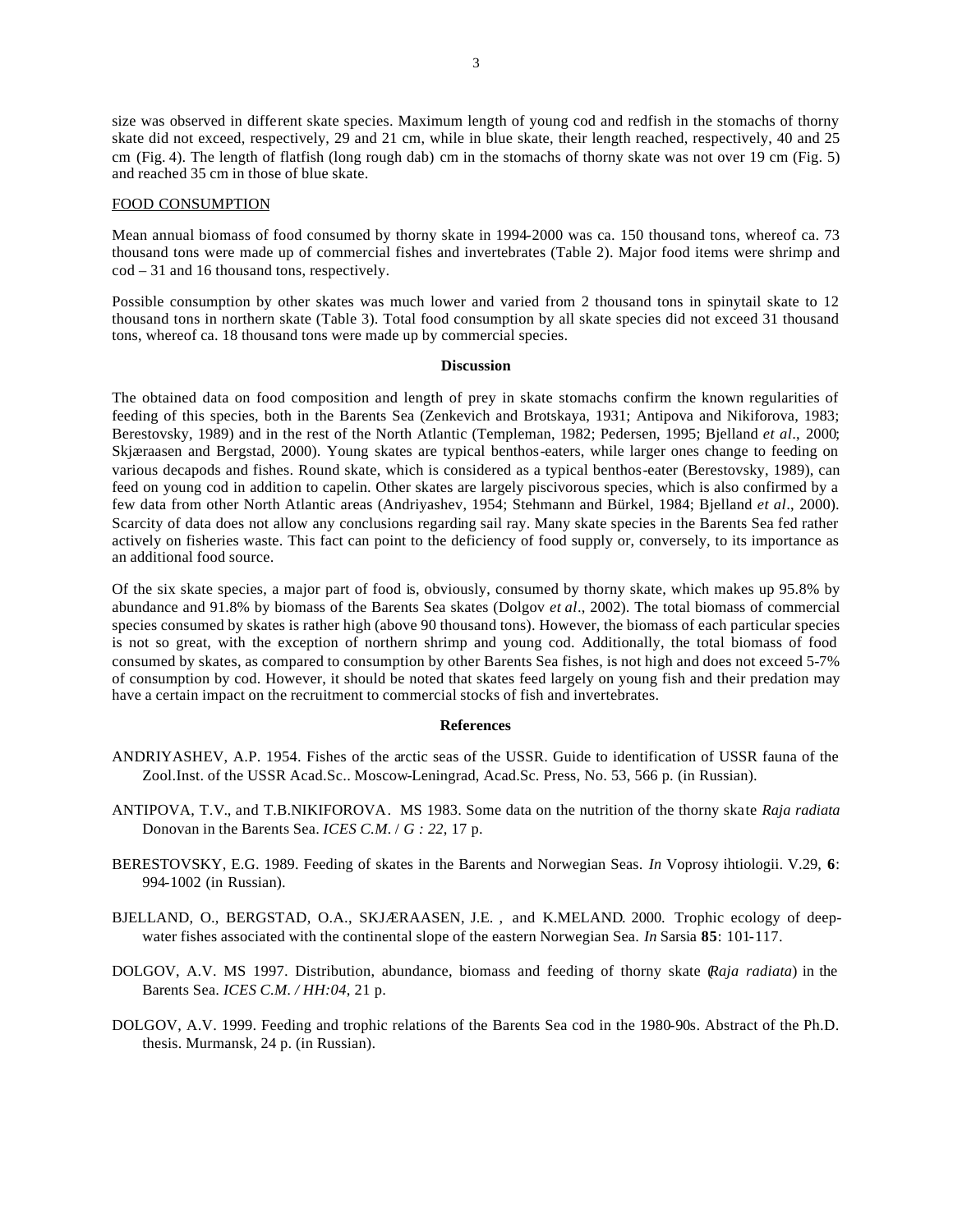- DOLGOV, A.V., DREVETNYAK, K.V., and E.V.GUSEV. 2002. Status of skate stocks in the Barents Sea. Submitted to Symposium on Elasmobranch: Managing for Sustainable Use and Biodiversity Conservation, 11- 13 September 2002.
- PEDERSEN, S.A. 1995. Feeding habits of starry skate (*Raja radiata*) in West Greenland waters. *ICES J. Mar. Sci.*, **52**: 43-53.
- SKJÆRAASEN , J.E., and O. A. BERGSTAD. 2000. Distribution and feeding ecology of *Raja radiata* in the northeastern North Sea and Skagerrak (Norwegian Deep). *ICES Journal of Marine Science*, **57**: 1249-1260.
- STEHMANN, M., and D.L. BÜRKEL. 1984. Rajidae. *In* P.J.P.Whitehead, M.-L. Bauchot, J.-C. Hureau, J. Nielsen and E. Tortonese (eds.) Fishes of the north-eastern Atlantic and Mediterranean. UNESCO, Paris. vol. 1., p. 163- 196.
- TEMPLEMAN, W. 1982. Stomach contents of the thorny skate, *Raja radiata*, from the Northwest Atlantic. *J. Northw. Atl. Fish. Sci*., **3**: 123-126.
- ZENKEVICH, L.A., and BRODSKAYA , V.A. 1931. Materials on the Barents Sea fishes. *In* Reports of the Ist Session of GOIN, No. 4, p. 1-35 (in Russian).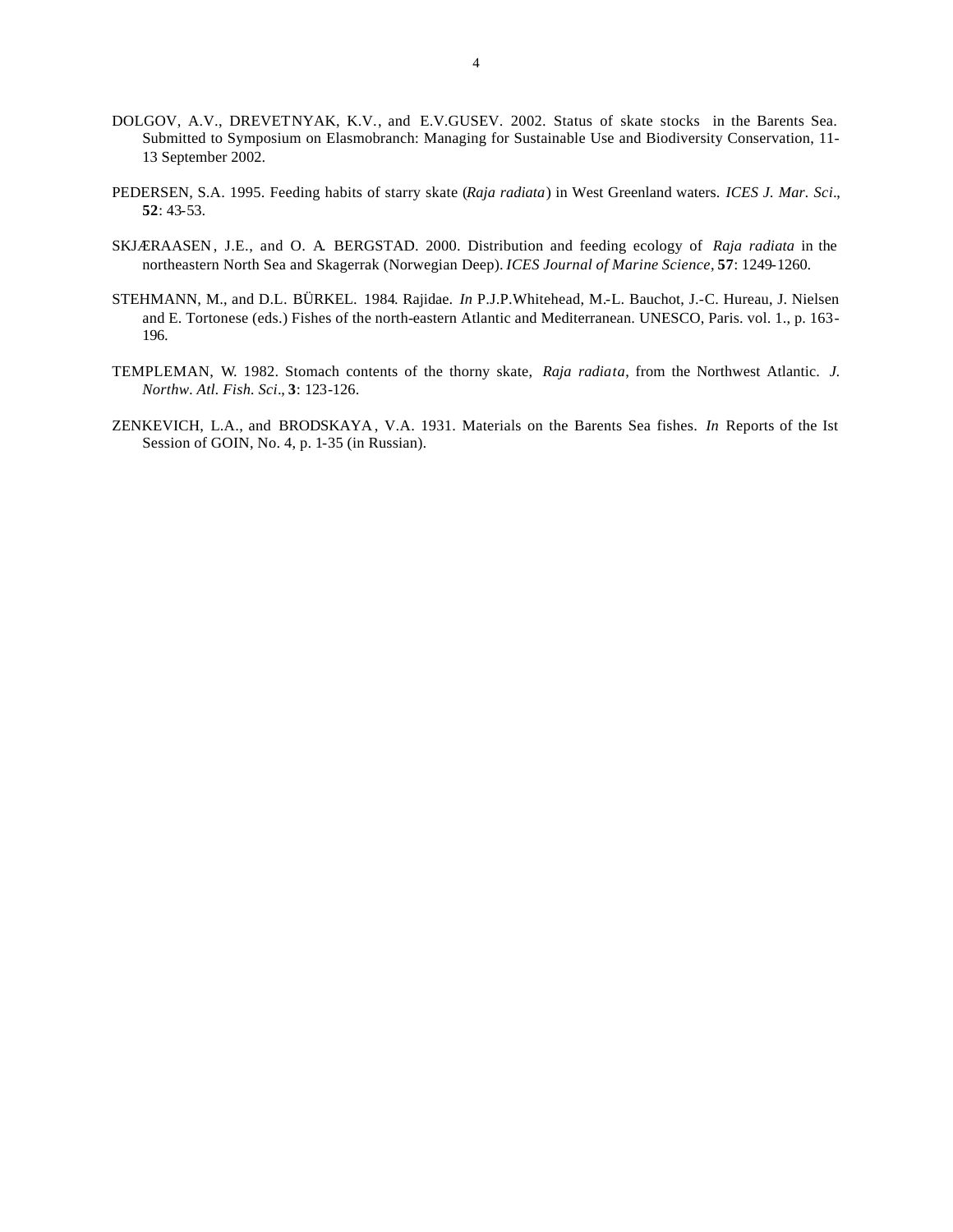TABLE 1. Food composition of skates species in the Barents Sea.

| Food item           | Raja radiata |         | Raja fyllae |        | Raja hyperborea |        | Raja batis |        | Raja spinicauda |        | Raja lintea |      |
|---------------------|--------------|---------|-------------|--------|-----------------|--------|------------|--------|-----------------|--------|-------------|------|
|                     | % m          | % f     | % m         | % f    | % m             | % f    | % m        | % f    | % m             | % f    | % m         | % f  |
| Polychaeta          | 4.25         | 21.4    | 31.24       | 61.2   | 0.39            | 4.2    | 0.16       | 5.1    | 0.48            | 28.6   |             |      |
| Cephalopoda         | 1.29         | 0.14    | 5.56        | 1.2    |                 |        | 0.60       | 2.6    |                 |        |             |      |
| Gammaridea          | 2.10         | 16.9    | 14.22       | 54.1   |                 |        | 0.06       | 10.3   | 1.25            | 42.8   | 0.17        | 50.0 |
| Euphausiidae        | 1.31         | 9.6     | 1.23        | 10.6   |                 |        | 0.08       | 10.3   |                 |        |             |      |
| Pandalus borealis   | 9.50         | 20.9    | 26.95       | 21.2   | 8.31            | 20.8   | 2.43       | 33.3   | 3.54            | 28.6   | 7.92        | 50.0 |
| Other decapods      | 7.79         | 10.9    | 4.19        | 10.7   | 0.98            | 8.4    | 0.32       | 20.6   | 1.25            | 21.4   | 2.27        | 50.0 |
| Echinodermata       | 0.16         | 0.04    | 0.35        | 1.2    |                 |        |            |        |                 |        | 0.04        | 0.25 |
| Raja spp.           | 0.20         | 0.1     |             |        |                 |        | 0.27       | 2.6    | 1.04            | 7.1    |             |      |
| Herring             | 0.32         | 0.7     |             |        | 20.33           | 4.2    |            |        |                 |        |             |      |
| Capelin             | 6.12         | 7.0     | 2.97        | 1.2    | 20.66           | 25.0   |            |        |                 |        |             |      |
| Polar cod           | 0.91         | 0.6     |             |        |                 |        |            |        |                 |        |             |      |
| Cod                 | 12.53        | 4.6     | 1.85        | 1.2    |                 |        | 12.25      | 12.8   |                 |        |             |      |
| Haddock             | 0.83         | 0.3     |             |        |                 |        | 13.58      | 2.6    | 17.13           | 7.1    |             |      |
| Blue whiting        | 0.05         | 0.1     |             |        |                 |        |            |        |                 |        |             |      |
| Norway pout         |              |         |             |        |                 |        |            |        |                 |        | 13.47       | 25.0 |
| Redfish             | 1.14         | 0.4     |             |        | 8.13            | 2.1    | 32.18      | 28.2   | 70.02           | 14.3   |             |      |
| Long rough dab      | 2.16         | $2.0\,$ |             |        |                 |        | 2.96       | 2.6    | 0.17            | 7.1    |             |      |
| Other fish          | 7.63         |         | 0.21        | 1.2    | 37.04           | 12.5   | 9.73       | 28.3   | 3.03            | 21.4   |             |      |
| Other food          | 6.02         |         | 0.58        | 1.2    | 2.29            | 8.3    |            |        | 0.21            | 7.1    |             |      |
| Fisheries waste     | 35.69        | 12.3    | 10.66       | 3.5    | 1.87            | 4.2    | 25.38      | 25.6   | 1.88            | 7.1    | 76.12       | 25.0 |
| Number of stomachs  | 2192         |         | 85          |        | 48              |        | 39         |        | 14              |        | 5           |      |
| % of empty stomachs | 24.6         |         | 11.8        |        | 27.1            |        | 10.3       |        | $\mathbf{0}$    |        | 20.0        |      |
| Mean fullness ball  | 1.5          |         | 1.9         |        | 1.3             |        | 1.8        |        | 2.4             |        | 2.5         |      |
| Mean fullness index |              | 301.26  |             | 130.52 |                 | 205.66 |            | 231.18 |                 | 104.08 | 222.99      |      |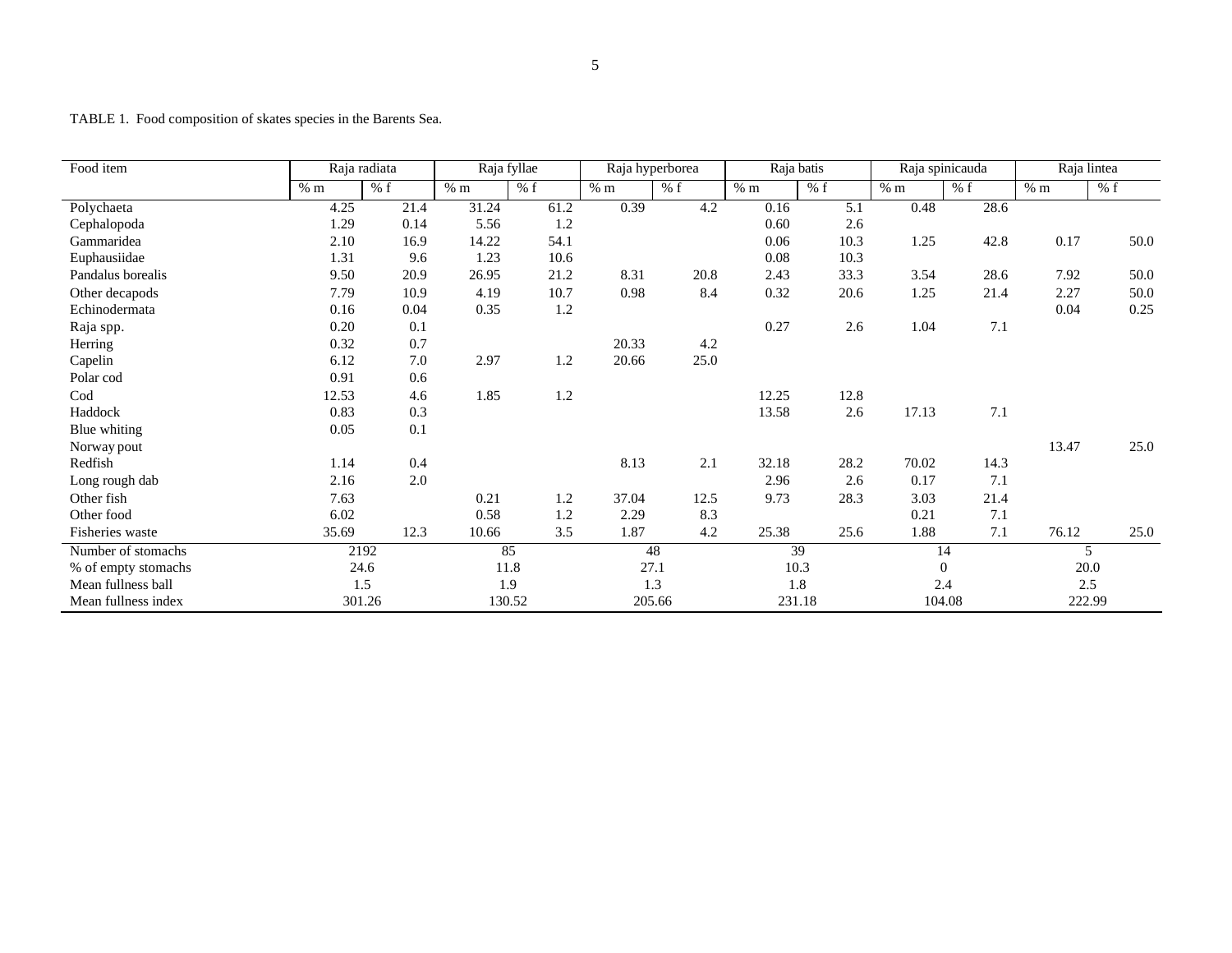|                |           | Mean   |        |        |          |        |
|----------------|-----------|--------|--------|--------|----------|--------|
|                | 1994-1996 | 1997   | 1998   | 1999   | 2000     |        |
| Euphausiids    | 1.82      | 1.66   | 0.88   | 0.51   | 1.10     | 1.19   |
| Hyperiids      | 0.00      | 0.00   | 0.00   | 0.00   | 0.07     | 0.01   |
| Shrimp         | 12.27     | 10.38  | 28.56  | 40.69  | 67.06    | 31.79  |
| Herring        | 0.26      | 0.06   | 0.32   | 1.87   | 0.00     | 0.50   |
| Capelin        | 2.99      | 6.23   | 21.12  | 40.09  | 0.00     | 14.09  |
| Polar cod      | 2.62      | 0.65   | 1.16   | 4.13   | 7.27     | 3.17   |
| Cod            | 15.65     | 33.19  | 15.28  | 18.10  | $0.00\,$ | 16.44  |
| Haddock        | 1.26      | 0.00   | 0.59   | 1.97   | 0.00     | 0.76   |
| Redfish        | 2.57      | 2.04   | 4.88   | 8.18   | $0.00\,$ | 3.53   |
| Long rough dab | 4.69      | 5.64   | 2.39   | 2.04   | 2.04     | 3.36   |
| Other fish     | 12.03     | 15.32  | 3.37   | 4.85   | 30.31    | 13.18  |
| Other food     | 109.51    | 90.48  | 87.12  | 43.25  | 57.83    | 77.64  |
| Sum            | 165.67    | 165.67 | 165.67 | 165.67 | 165.67   | 165.67 |

TABLE 2. Food consumption by thorny skate in 1994-2000, thousand tons

TABLE 3. Possible food consumption by other skate species, thousand tons

| Food organisms | Skate species |                |            |                 |       |  |  |  |  |
|----------------|---------------|----------------|------------|-----------------|-------|--|--|--|--|
|                | Round skate   | Northern skate | Blue skate | Spinytail skate | Sum   |  |  |  |  |
| Shrimp         | 1.38          | 1.06           | 0.27       | 0.08            | 2.79  |  |  |  |  |
| Herring        |               | 2.60           |            |                 | 2.60  |  |  |  |  |
| Capelin        | 0.15          | 2.64           |            |                 | 2.79  |  |  |  |  |
| Cod            | 0.09          |                | 1.39       |                 | 1.48  |  |  |  |  |
| Haddock        |               |                | 1.54       | 0.38            | 1.91  |  |  |  |  |
| Redfish        |               | 1.04           | 3.64       | 1.53            | 6.21  |  |  |  |  |
| Long rough dab |               |                | 0.33       |                 | 0.33  |  |  |  |  |
| Other food     | 3.49          | 5.44           | 4.14       | 0.20            | 13.27 |  |  |  |  |
| Total          | 5.11          | 12.78          | 11.32      | 2.19            | 31.39 |  |  |  |  |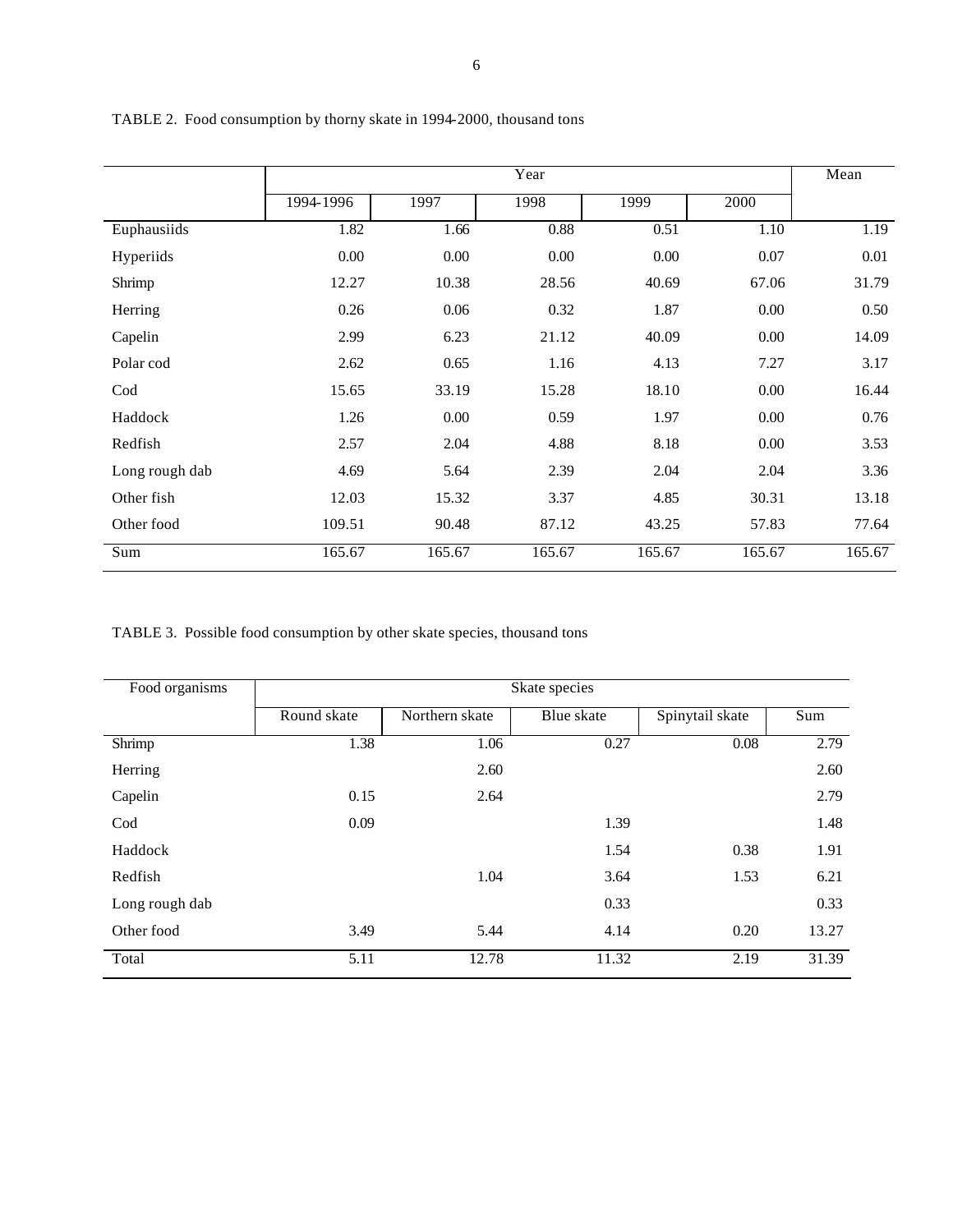

Fig. 1. Diet changes in different length groups of thorny skate.



Fig. 2. Diet changes in different length groups of round skate.

7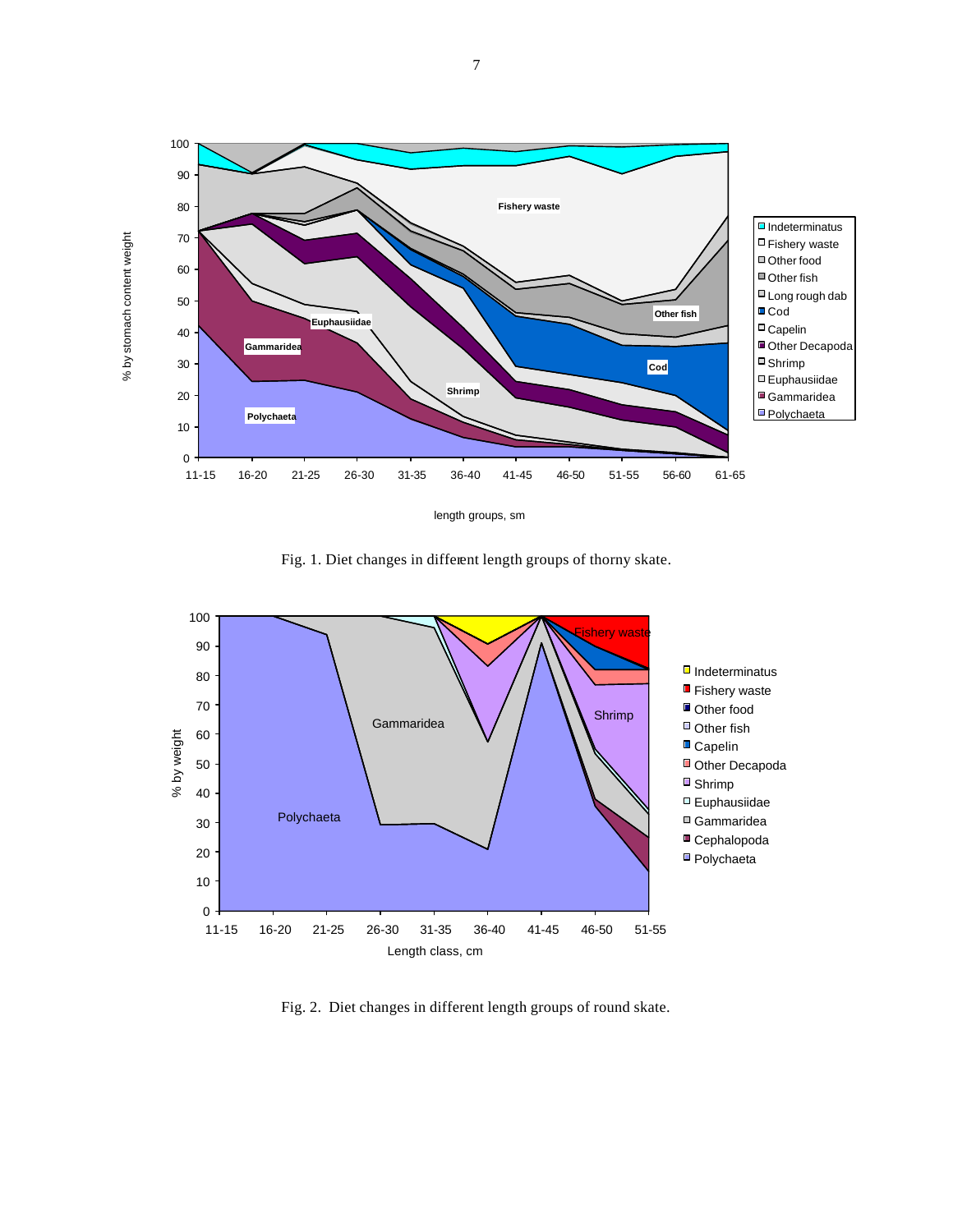

Fig. 3. Seasonal changes in the diet of thorny skate.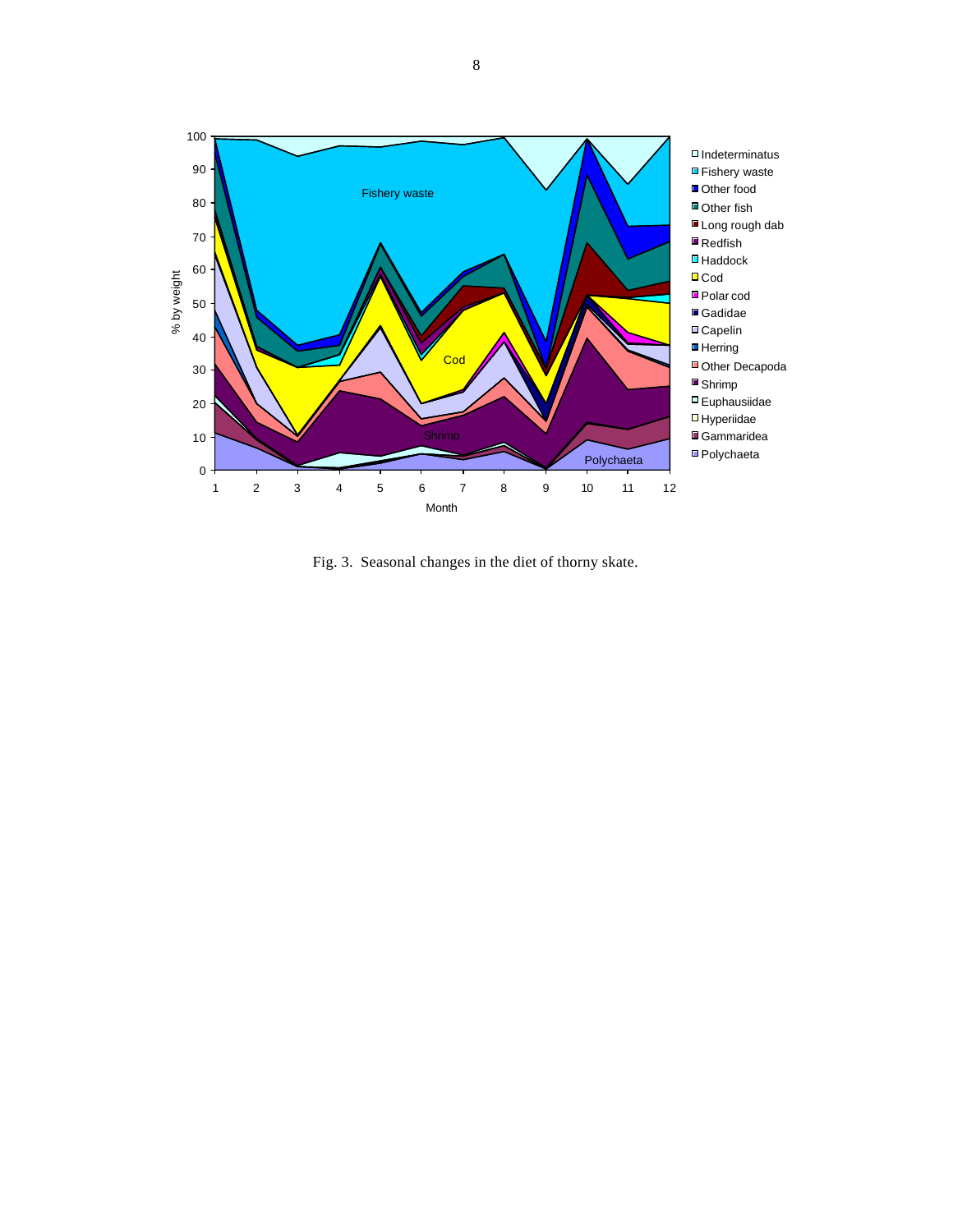

**■ Raja fyllae □ Raja batis ■ Raja radiata** 



**■ Raja fyllae □ Raja batis ■ Raja radiata** 



Fig. 4. Length distribution of shrimp, cod and redfish in the stomachs of skates.